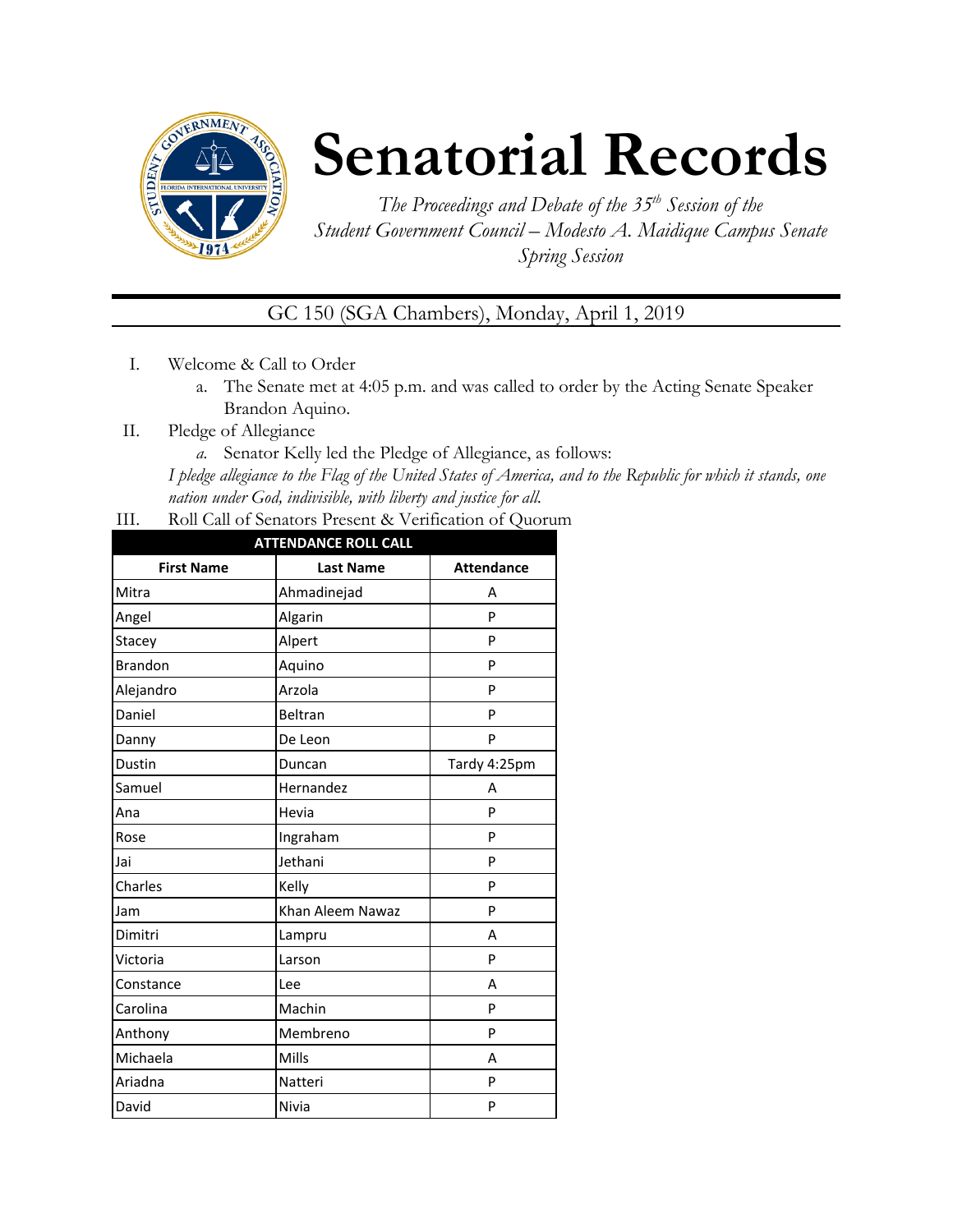| LeChara                 | Pryor         | A                  |
|-------------------------|---------------|--------------------|
| Amelia                  | Raudales      | P                  |
| Rebecca                 | Sanchez       | A                  |
| Samuel                  | Santos        | A                  |
| Jessica                 | Spencer       | Tardy 4:30pm       |
| Luis                    | <b>Suarez</b> | P                  |
| Bertha                  | Vera          | P                  |
| Leila                   | Zahedi        | А                  |
| <b>VACANT</b>           | <b>VACANT</b> |                    |
| <b>VACANT</b>           | <b>VACANT</b> |                    |
| <b>VACANT</b>           | <b>VACANT</b> |                    |
| <b>VACANT</b>           | <b>VACANT</b> |                    |
| <b>VACANT</b>           | <b>VACANT</b> |                    |
| <b>VACANT</b>           | <b>VACANT</b> |                    |
| <b>VACANT</b>           | <b>VACANT</b> |                    |
| <b>VACANT</b>           | VACANT        |                    |
| <b>SENATE SEATS</b>     | 38            |                    |
| <b>VACANT SEATS</b>     | 8             | <b>QUORUM</b>      |
| <b>SENATORS PRESENT</b> | 21            | <b>ESTABLISHED</b> |
| <b>AMT FOR QUORUM</b>   | 15            |                    |

a. Roll was called and Quorum was verified with 21 Senators present.

- IV. Approval of the Minutes from March  $25<sup>th</sup>$ , 2019
	- a. Senator Larson moves to approve the minutes from March 25th, 2019. Senator Arzola seconds the motion. Motion passes.
- V. Adoption of the Agenda
	- a. Senator Larson moves to add SA3527 to the agenda. Senator Arzola seconds the motion. Motion passes.
	- b. Senator Larson moves to add SB3525 to the agenda. Senator Ingraham seconds the motion. Motion passes.
	- c. Senator Larson moves to adopt the agenda. Senator Arzola seconds the motion. Motion passes.
- VI. Invited Speakers
	- a. Ecuadorian Student Organization Pedro Castro [5 Minutes]
- VII. Committee Reports
	- a. Finance Committee
		- i. Meeting today after senate to hear an appropriation request.
		- ii. If you have any questions, please contact sga.financecom@gmail.com
	- b. Rules, Legislation, and Judiciary Committee
		- i. Our committee met today and our last meeting will April 15th. If you have any legislation you want passed before the semester ends make sure to send them to me before April 15th.
		- ii. If you have any questions, please contact sga.rljcommittee@gmail.com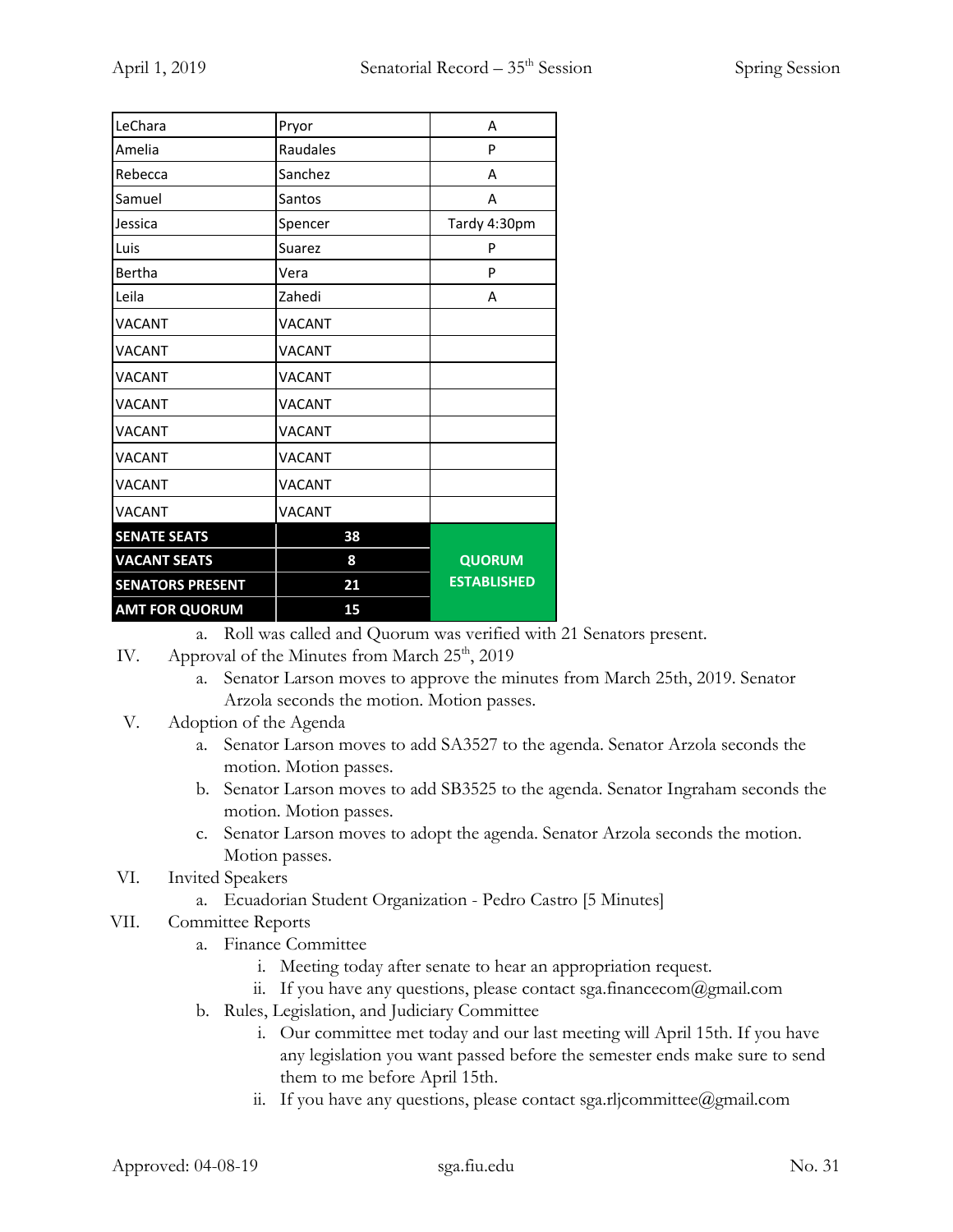- c. Operational Review Committee
	- i. No meeting this week.
	- ii. Meeting next week.
	- iii. If you have any questions, please contact fiusga.orc@gmail.com
- d. Internal Affairs Committee
	- i. No report.
	- ii. If you have any questions, please contact sga.iacommittee@gmail.com
- e. Student Advocacy Committee
	- i. Tabling event on April 3rd from 12-2pm.
	- ii. If you have any questions, please contact sga.sacommittee@gmail.com
- f. Graduate and Professional Students Committee
	- i. We have GSAW this week
	- ii. We met with representatives on the Student Conduct and the Academic
		- Code and we are trying to bring those two things together.
	- iii. If you have any questions, please contact GPSC@fiu.edu
- VIII. Executive Board Reports
	- a. Speaker of the Senate Aquino
		- i. Senator Macon has resigned.
		- ii. Michaela Mills has been elected as the new Medical Senator.
		- iii. If you have any questions, please email sgaspeaker@fiu.edu
	- b. Speaker Pro Tempore Ahmadinejad
		- i. No report.
		- ii. If you have any questions, please email sgaprotemp@fiu.edu
	- c. President Rosell
		- i. No report.
		- ii. If you have any questions, please email sgapres $@$ fiu.edu
	- d. Vice President Hernandez
		- i. This Saturday we have Admitted Students Day from 11am-1pm.
		- ii. If you have any questions, please email sgavp@fiu.edu
	- e. Comptroller Correa
		- i. If you have any questions, please email sgacomp@fiu.edu
	- f. Chief Justice Rodriguez
		- i. If you have any questions, please email sgajud@fiu.edu
	- IX. Special Orders
		- a. There were none.
	- X. Vetoed Legislation
		- a. There were none.
	- XI. Second Readings
		- a. There were none.
- XII. Unfinished Business
	- a. There were none.
- XIII. New Business
	- a. SA3526 AN APPROPRIATION TO ALLOCATE \$400 FROM THE LEGISLATIVE BRANCH LINE ITEM FOR FOOD AND MARKETING MATERIALS FOR THE HONORS COLLEGE ALUMNI PANEL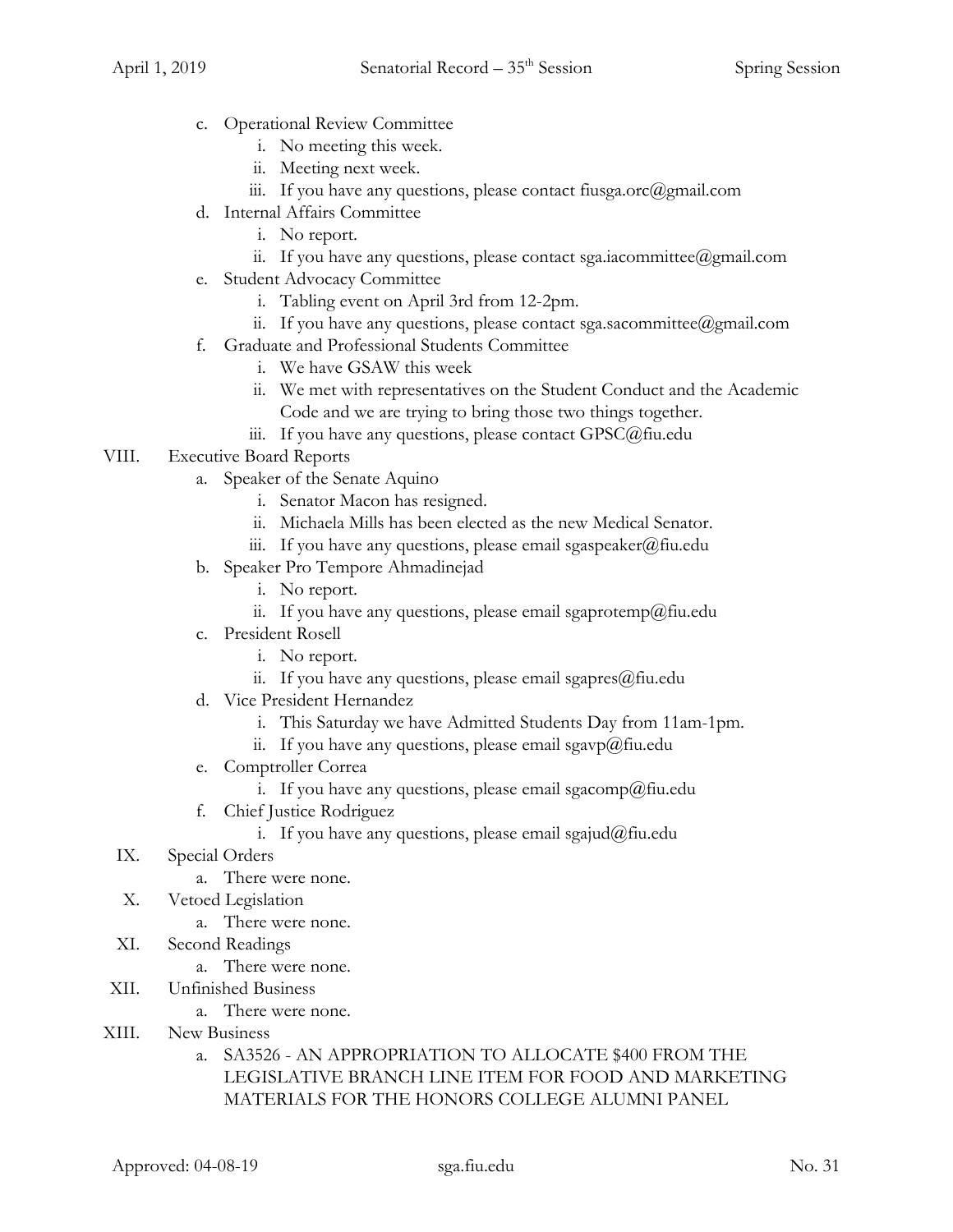- i. Presentation Period
- ii. Question and Answer Period
	- 1. Senator Algarin moves to close the Question and Answer Period. Senator Vera seconds the motion. Motion passes.
- iii. Senator Algarin moves to bypass the 2nd reading of SA3526. Senator Larson seconds the motion. Motion passes.
- iv. Senator Algarin moves to go into voting on the approval of SA3526.. Senator Membreno seconds the motion. Motion passes.

| <b>VOTE ON APPROVAL OF SA3526</b> |                  |                   |           |               |  |
|-----------------------------------|------------------|-------------------|-----------|---------------|--|
| <b>First Name</b>                 | <b>Last Name</b> | <b>Attendance</b> | Vote      | <b>REASON</b> |  |
| Mitra                             | Ahmadinejad      | A                 |           |               |  |
| Angel                             | Algarin          | P                 | Υ         |               |  |
| Stacey                            | Alpert           | P                 | Υ         |               |  |
| <b>Brandon</b>                    | Aquino           | P                 | Υ         |               |  |
| Alejandro                         | Arzola           | P                 | Υ         |               |  |
| Daniel                            | Beltran          | P                 | Υ         |               |  |
| Danny                             | De Leon          | P                 | Υ         |               |  |
| Dustin                            | Duncan           | A                 |           |               |  |
| Samuel                            | Hernandez        | A                 |           |               |  |
| Ana                               | Hevia            | P                 | Υ         |               |  |
| Rose                              | Ingraham         | P                 | A         |               |  |
| Jai                               | Jethani          | P                 | Υ         |               |  |
| Charles                           | Kelly            | P                 | Υ         |               |  |
| Jam                               | Khan Aleem Nawaz | P                 | Υ         |               |  |
| Dimitri                           | Lampru           | A                 |           |               |  |
| Victoria                          | Larson           | P                 | Υ         |               |  |
| Constance                         | Lee              | A                 |           |               |  |
| Carolina                          | Machin           | P                 | Υ         |               |  |
| Anthony                           | Membreno         | P                 | Υ         |               |  |
| Michaela                          | Mills            | A                 |           |               |  |
| Ariadna                           | Natteri          | P                 | ${\sf N}$ |               |  |
| David                             | Nivia            | P                 | Υ         |               |  |
| LeChara                           | Pryor            | A                 |           |               |  |
| Amelia                            | Raudales         | P                 | Υ         |               |  |
| Rebecca                           | Sanchez          | A                 |           |               |  |
| Samuel                            | Santos           | $\mathsf A$       |           |               |  |
| Jessica                           | Spencer          | $\mathsf A$       |           |               |  |
| Luis                              | Suarez           | P                 | Υ         |               |  |
| Bertha                            | Vera             | P                 | Υ         |               |  |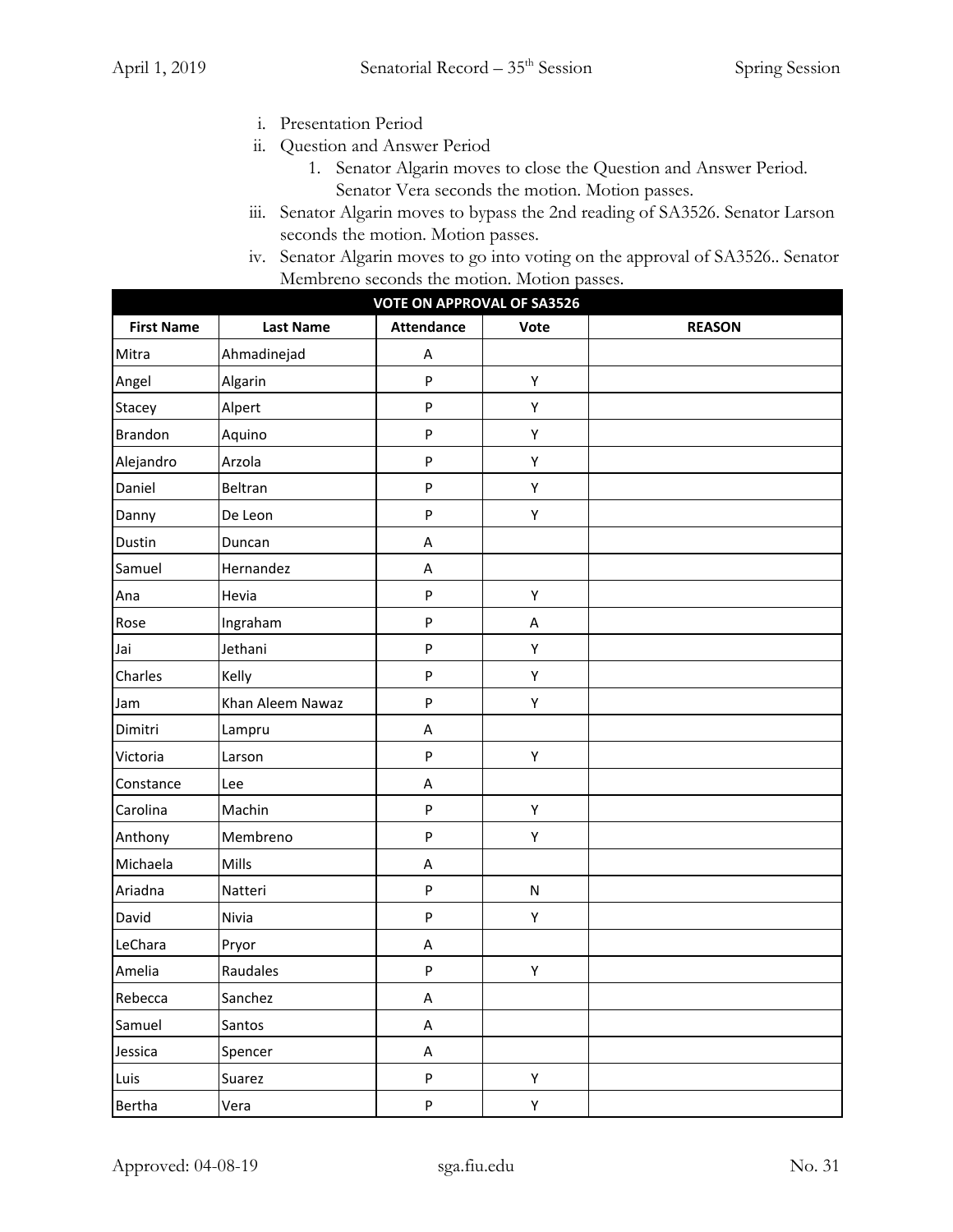| Leila                     | Zahedi        | Α              |              |             |
|---------------------------|---------------|----------------|--------------|-------------|
| <b>VACANT</b>             | <b>VACANT</b> |                |              |             |
| <b>VACANT</b>             | <b>VACANT</b> |                |              |             |
| <b>VACANT</b>             | <b>VACANT</b> |                |              |             |
| <b>VACANT</b>             | <b>VACANT</b> |                |              |             |
| <b>VACANT</b>             | <b>VACANT</b> |                |              |             |
| <b>VACANT</b>             | <b>VACANT</b> |                |              |             |
| <b>VACANT</b>             | <b>VACANT</b> |                |              |             |
| <b>VACANT</b>             | <b>VACANT</b> |                |              |             |
|                           |               | YAY            | 17           |             |
| <b>QUORUM ESTABLISHED</b> |               | <b>NAY</b>     | $\mathbf{1}$ | <b>PASS</b> |
|                           |               | <b>ABSTAIN</b> | 1            |             |

*Point of Personal Privilege for Senator Vera at 4:24 PM; Returned 4:43 PM.*

## **1. SA3526 APPROVED.**

- b. SB3524 A BILL TO AUTHORIZE THE SGC-MMC CAMPUS SPECIFIC BUDGET FOR FISCAL YEAR 2019-2020
	- i. Presentation Period
	- ii. Question and Answer Period
		- 1. Senator Larson moves to close the Question and Answer Period. Senator Duncan seconds the motion. Motion passes.
	- iii. Senator Arzola moves to bypass the 2nd reading of SB3524. Senator Duncan seconds the motion. Motion passes.
	- iv. Senator Arzola moves to go into voting on the approval of SB3524. Senator Duncan seconds the motion. Motion passes.

| <b>VOTE ON THE APPROVAL OF SB3524</b> |                  |                   |             |               |  |
|---------------------------------------|------------------|-------------------|-------------|---------------|--|
| <b>First Name</b>                     | <b>Last Name</b> | <b>Attendance</b> | <b>Vote</b> | <b>REASON</b> |  |
| Mitra                                 | Ahmadinejad      | Α                 |             |               |  |
| Angel                                 | Algarin          | P                 | Υ           |               |  |
| Stacey                                | Alpert           | P                 | Υ           |               |  |
| Brandon                               | Aquino           | P                 | Υ           |               |  |
| Alejandro                             | Arzola           | P                 | Υ           |               |  |
| Daniel                                | Beltran          | P                 | Υ           |               |  |
| Danny                                 | De Leon          | P                 | Υ           |               |  |
| Dustin                                | Duncan           | P                 | Υ           |               |  |
| Samuel                                | Hernandez        | Α                 |             |               |  |
| Ana                                   | Hevia            | P                 | Υ           |               |  |
| Rose                                  | Ingraham         | P                 | Υ           |               |  |
| Jai                                   | Jethani          | P                 | Y           |               |  |
| Charles                               | Kelly            | P                 | Υ           |               |  |
| Jam                                   | Khan Aleem Nawaz | P                 | Υ           |               |  |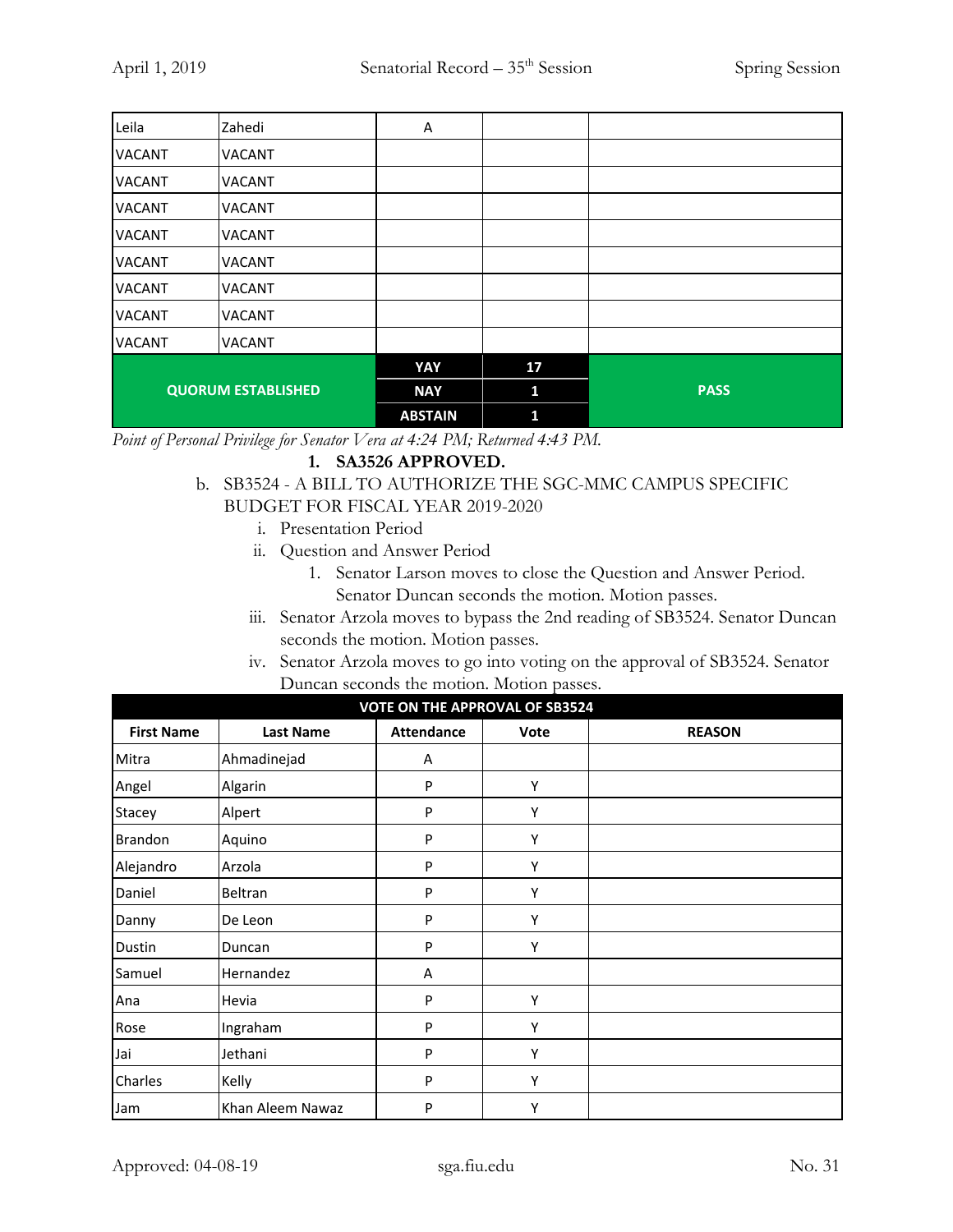| Dimitri       | Lampru                    | Α                                               |                         |                            |
|---------------|---------------------------|-------------------------------------------------|-------------------------|----------------------------|
| Victoria      | Larson                    | $\sf P$                                         | ${\sf N}$               |                            |
| Constance     | Lee                       | A                                               |                         |                            |
| Carolina      | Machin                    | $\mathsf{P}$                                    | Υ                       |                            |
| Anthony       | Membreno                  | ${\sf P}$                                       | Υ                       |                            |
| Michaela      | Mills                     | A                                               |                         |                            |
| Ariadna       | Natteri                   | $\mathsf{P}$                                    | Υ                       |                            |
| David         | Nivia                     | $\mathsf{P}$                                    | Υ                       |                            |
| LeChara       | Pryor                     | A                                               |                         |                            |
| Amelia        | Raudales                  | $\sf P$                                         | Υ                       |                            |
| Rebecca       | Sanchez                   | A                                               |                         |                            |
| Samuel        | Santos                    | A                                               |                         |                            |
|               |                           |                                                 |                         | Not present for the entire |
| Jessica       | Spencer                   | $\sf P$                                         | A                       | presentation               |
| Luis          | Suarez                    | $\mathsf{P}$                                    | Υ                       |                            |
|               |                           |                                                 |                         | Not present for the entire |
| Bertha        | Vera                      | $\sf P$                                         | Α                       | presentation               |
| Leila         | Zahedi                    | A                                               |                         |                            |
| VACANT        | <b>VACANT</b>             |                                                 |                         |                            |
| <b>VACANT</b> | <b>VACANT</b>             |                                                 |                         |                            |
| <b>VACANT</b> | <b>VACANT</b>             |                                                 |                         |                            |
| <b>VACANT</b> | <b>VACANT</b>             |                                                 |                         |                            |
| <b>VACANT</b> | <b>VACANT</b>             |                                                 |                         |                            |
| <b>VACANT</b> | <b>VACANT</b>             |                                                 |                         |                            |
| <b>VACANT</b> | <b>VACANT</b>             |                                                 |                         |                            |
| <b>VACANT</b> | <b>VACANT</b>             |                                                 |                         |                            |
|               |                           | YAY                                             | 17                      |                            |
|               | <b>QUORUM ESTABLISHED</b> | <b>NAY</b>                                      | $\mathbf{1}$            | <b>PASS</b>                |
|               |                           | <b>ABSTAIN</b><br>$\overline{A}$ $\overline{A}$ | $\overline{\mathbf{2}}$ |                            |

# **1. SB3524 APPROVED.**

*Point of Personal Privilege for Senator Natteri at 4:39 PM; Returned at 4:45 PM.*

c. SA3527 - IN SUPPORT OF ALLOCATING \$295.00 TO THE

## CHANGEMAKERS CONFERENCE

- i. Presentation Period
- ii. Question and Answer period
	- 1. Senator Arzola moves to close the Question and Answer Period. Senator Duncan seconds the motion. Motion passes.
- iii. Senator Duncan moves to bypass the 2nd reading of SA3527. Senator Arzola seconds the motion. Motion passes.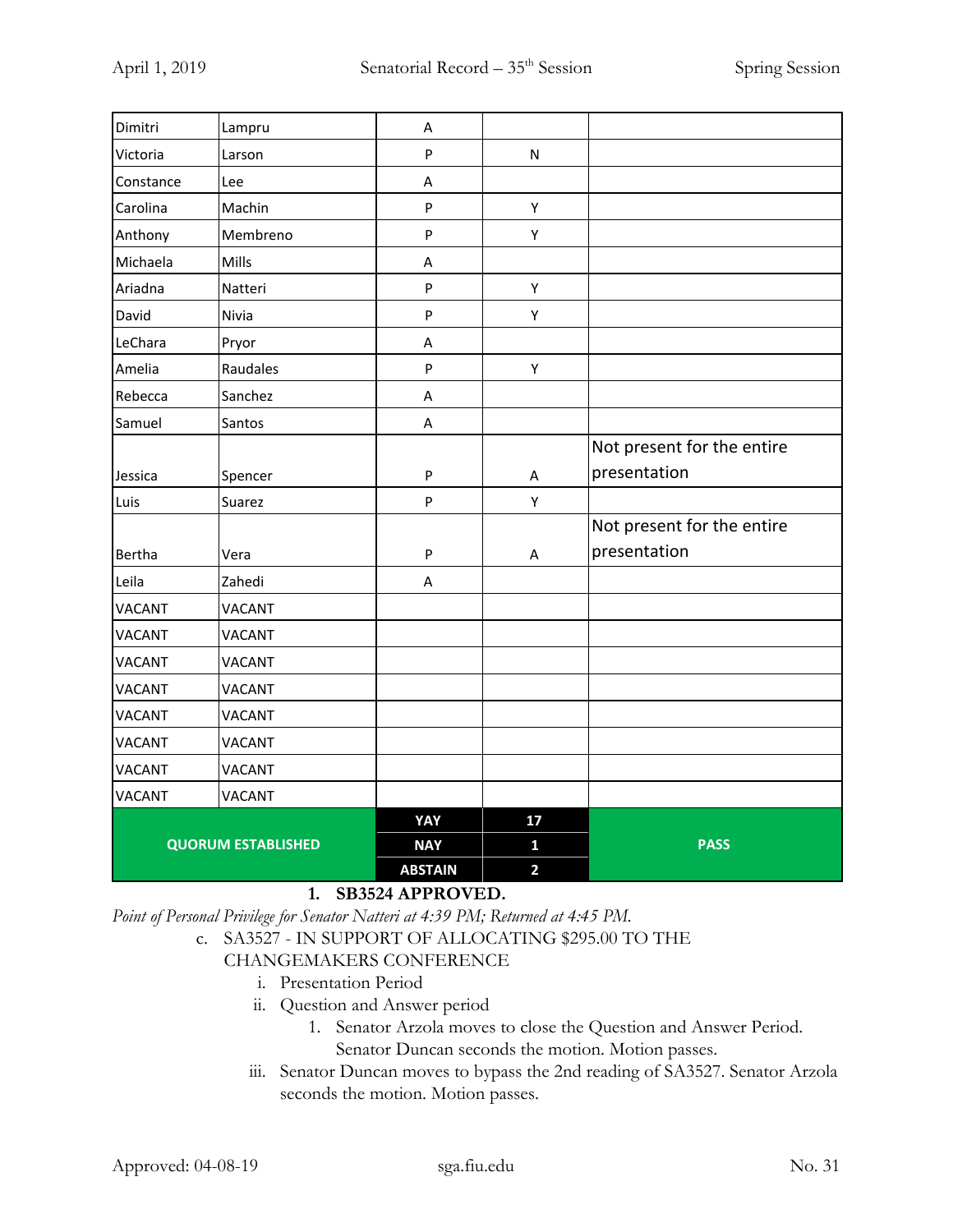| Trizola seconds the motion. Motion passes.<br><b>VOTE ON APPROVAL OF SA3527</b> |                  |                   |      |               |  |
|---------------------------------------------------------------------------------|------------------|-------------------|------|---------------|--|
| <b>First Name</b>                                                               | <b>Last Name</b> | <b>Attendance</b> | Vote | <b>REASON</b> |  |
| Mitra                                                                           | Ahmadinejad      | A                 |      |               |  |
| Angel                                                                           | Algarin          | $\sf P$           | Υ    |               |  |
| Stacey                                                                          | Alpert           | $\sf P$           | Υ    |               |  |
| <b>Brandon</b>                                                                  | Aquino           | $\sf P$           | Υ    |               |  |
| Alejandro                                                                       | Arzola           | ${\sf P}$         | Υ    |               |  |
| Daniel                                                                          | Beltran          | $\sf P$           | Υ    |               |  |
| Danny                                                                           | De Leon          | $\mathsf{P}$      | Υ    |               |  |
| Dustin                                                                          | Duncan           | $\sf P$           | Υ    |               |  |
| Samuel                                                                          | Hernandez        | A                 |      |               |  |
| Ana                                                                             | Hevia            | ${\sf P}$         | Υ    |               |  |
| Rose                                                                            | Ingraham         | $\sf P$           | Υ    |               |  |
| Jai                                                                             | Jethani          | $\sf P$           | Υ    |               |  |
| Charles                                                                         | Kelly            | $\sf P$           | Υ    |               |  |
| Jam                                                                             | Khan Aleem Nawaz | ${\sf P}$         | Υ    |               |  |
| Dimitri                                                                         | Lampru           | A                 |      |               |  |
| Victoria                                                                        | Larson           | $\sf P$           | Υ    |               |  |
| Constance                                                                       | Lee              | A                 |      |               |  |
| Carolina                                                                        | Machin           | $\sf P$           | Υ    |               |  |
| Anthony                                                                         | Membreno         | ${\sf P}$         | Υ    |               |  |
| Michaela                                                                        | Mills            | A                 |      |               |  |
| Ariadna                                                                         | Natteri          | $\sf P$           | A    |               |  |
| David                                                                           | Nivia            | $\sf P$           | Υ    |               |  |
| LeChara                                                                         | Pryor            | A                 |      |               |  |
| Amelia                                                                          | Raudales         | $\sf P$           | Υ    |               |  |
| Rebecca                                                                         | Sanchez          | A                 |      |               |  |
| Samuel                                                                          | Santos           | A                 |      |               |  |
| Jessica                                                                         | Spencer          | ${\sf P}$         | Υ    |               |  |
| Luis                                                                            | Suarez           | $\sf P$           | Υ    |               |  |
| Bertha                                                                          | Vera             | ${\sf P}$         | A    |               |  |
| Leila                                                                           | Zahedi           | A                 |      |               |  |
| VACANT                                                                          | VACANT           |                   |      |               |  |
| <b>VACANT</b>                                                                   | <b>VACANT</b>    |                   |      |               |  |
| VACANT                                                                          | VACANT           |                   |      |               |  |
| VACANT                                                                          | <b>VACANT</b>    |                   |      |               |  |

iv. Senator Duncan moves to go into voting on the approval of SA3527. Senator Arzola seconds the motion. Motion passes.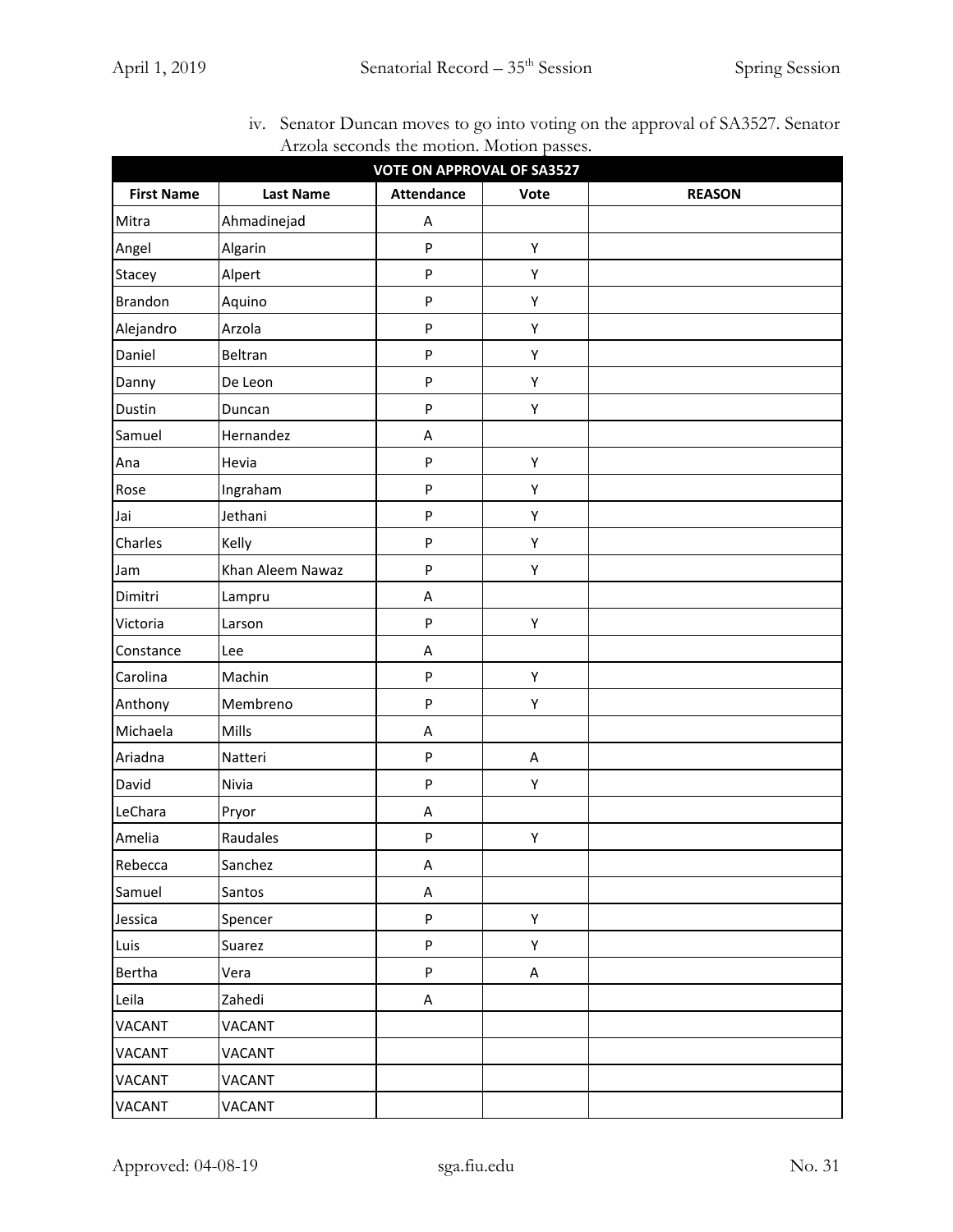| <b>VACANT</b>             | <b>VACANT</b> |                |             |             |
|---------------------------|---------------|----------------|-------------|-------------|
| <b>VACANT</b>             | <b>VACANT</b> |                |             |             |
| <b>VACANT</b>             | <b>VACANT</b> |                |             |             |
| <b>VACANT</b>             | <b>VACANT</b> |                |             |             |
|                           |               | YAY            | 19          |             |
| <b>QUORUM ESTABLISHED</b> |               | <b>NAY</b>     | $\mathbf 0$ | <b>PASS</b> |
|                           |               | <b>ABSTAIN</b> | 2           |             |

#### **1. SA3527 APPROVED.**

- d. SB3525 A BILL TO ALIGN THE STATUES WITH THE CONSTITUTION IN REGARDS TO THE COMPTROLLER AND THE ELECTIONS BOARD POSITIONS
	- i. Presentation Period
	- ii. Question and Answer Period
		- 1. Senator Algarin moves to close the Question and Answer Period. Senator Larson seconds the motion. Motion passes.
	- iii. Senator Algarin moves to bypass the 2nd reading of SB3525. Senator Ingraham seconds the motion. Motion fails.
	- iv. Senator Ingraham calls for Division of the House.

|  |  |  |  |  |  | 1. A Roll Call Vote shall be conducted. |
|--|--|--|--|--|--|-----------------------------------------|
|--|--|--|--|--|--|-----------------------------------------|

| VOTE ON THE MOTION TO BYPASS THE 2ND READING OF SB3525 |                  |                   |              |               |  |
|--------------------------------------------------------|------------------|-------------------|--------------|---------------|--|
| <b>First Name</b>                                      | <b>Last Name</b> | <b>Attendance</b> | Vote         | <b>REASON</b> |  |
| Mitra                                                  | Ahmadinejad      | Α                 |              |               |  |
| Angel                                                  | Algarin          | P                 | Υ            |               |  |
| Stacey                                                 | Alpert           | P                 | Y            |               |  |
| Brandon                                                | Aquino           | P                 | Υ            |               |  |
| Alejandro                                              | Arzola           | P                 | Υ            |               |  |
| Daniel                                                 | Beltran          | P                 | Y            |               |  |
| Danny                                                  | De Leon          | P                 | Υ            |               |  |
| Dustin                                                 | Duncan           | P                 | ${\sf N}$    |               |  |
| Samuel                                                 | Hernandez        | A                 |              |               |  |
| Ana                                                    | Hevia            | P                 | ${\sf N}$    |               |  |
| Rose                                                   | Ingraham         | P                 | Y            |               |  |
| Jai                                                    | Jethani          | P                 | Υ            |               |  |
| Charles                                                | Kelly            | P                 | ${\sf N}$    |               |  |
| Jam                                                    | Khan Aleem Nawaz | P                 | Υ            |               |  |
| Dimitri                                                | Lampru           | Α                 |              |               |  |
| Victoria                                               | Larson           | P                 | Υ            |               |  |
| Constance                                              | Lee              | A                 |              |               |  |
| Carolina                                               | Machin           | P                 | $\mathsf{N}$ |               |  |
| Anthony                                                | Membreno         | P                 | N            |               |  |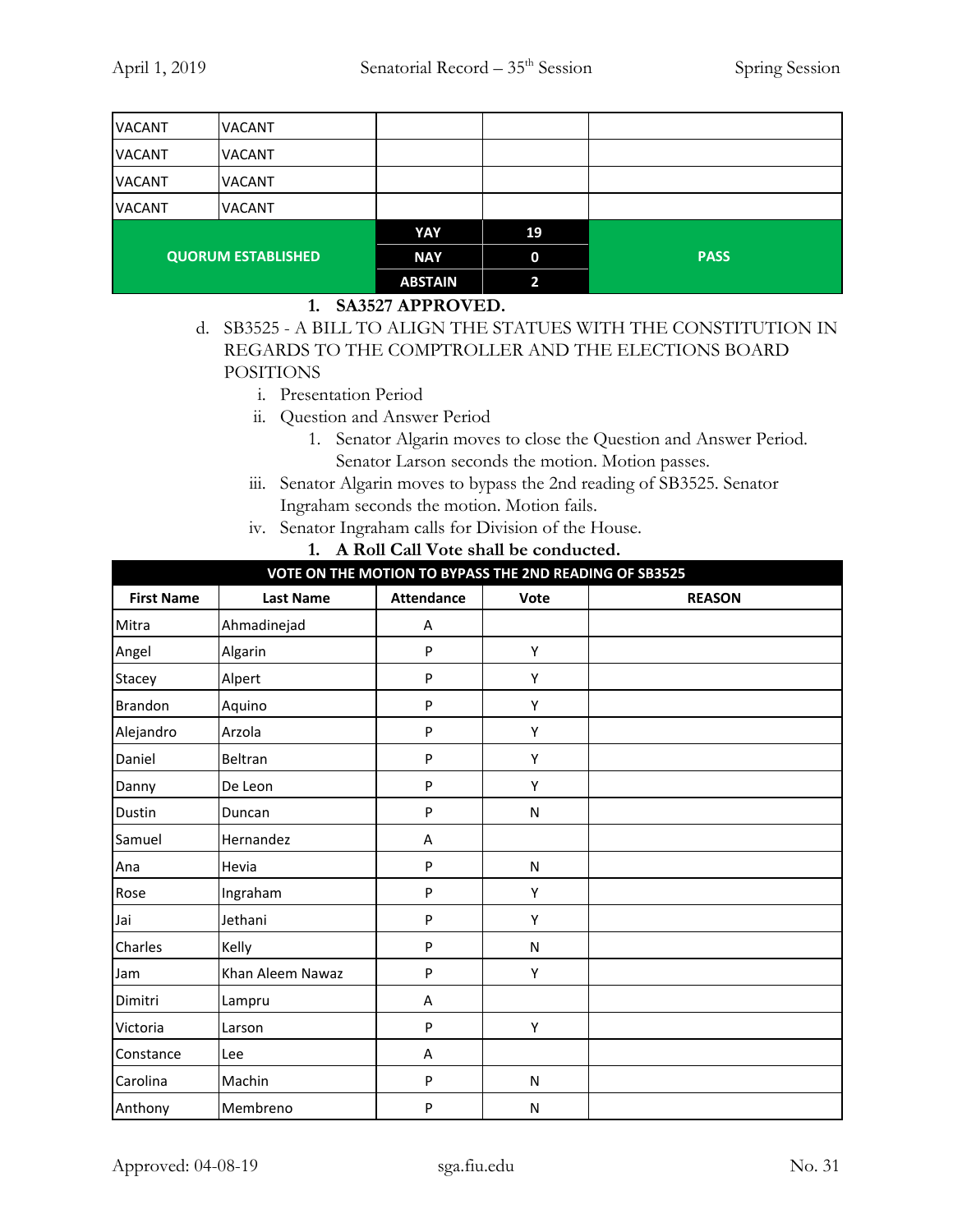| Michaela                  | Mills         | A              |             |             |
|---------------------------|---------------|----------------|-------------|-------------|
| Ariadna                   | Natteri       | ${\sf P}$      | ${\sf N}$   |             |
| David                     | Nivia         | ${\sf P}$      | ${\sf N}$   |             |
| LeChara                   | Pryor         | Α              |             |             |
| Amelia                    | Raudales      | P              | ${\sf N}$   |             |
| Rebecca                   | Sanchez       | Α              |             |             |
| Samuel                    | Santos        | Α              |             |             |
| Jessica                   | Spencer       | $\sf P$        | Υ           |             |
| Luis                      | Suarez        | P              | ${\sf N}$   |             |
| Bertha                    | Vera          | ${\sf P}$      | Υ           |             |
| Leila                     | Zahedi        | Α              |             |             |
| <b>VACANT</b>             | <b>VACANT</b> |                |             |             |
| <b>VACANT</b>             | <b>VACANT</b> |                |             |             |
| <b>VACANT</b>             | <b>VACANT</b> |                |             |             |
| <b>VACANT</b>             | <b>VACANT</b> |                |             |             |
| <b>VACANT</b>             | <b>VACANT</b> |                |             |             |
| <b>VACANT</b>             | <b>VACANT</b> |                |             |             |
| <b>VACANT</b>             | <b>VACANT</b> |                |             |             |
| <b>VACANT</b>             | <b>VACANT</b> |                |             |             |
| <b>QUORUM ESTABLISHED</b> |               | YAY            | 13          |             |
|                           |               | <b>NAY</b>     | 8           | <b>PASS</b> |
|                           |               | <b>ABSTAIN</b> | $\mathbf 0$ |             |

#### **2. THE MOTION TO BYPASS THE 2ND READING OF SB3525 PASSES.**

v. Senator Larson moves to vote on the approval of SB3525. Senator Arzola seconds the motion. Motion passes.

| <b>VOTE ON THE APPROVAL OF SB3525</b>                                               |             |   |   |  |  |  |  |
|-------------------------------------------------------------------------------------|-------------|---|---|--|--|--|--|
| <b>Attendance</b><br><b>First Name</b><br><b>REASON</b><br><b>Last Name</b><br>Vote |             |   |   |  |  |  |  |
| Mitra                                                                               | Ahmadinejad | Α |   |  |  |  |  |
| Angel                                                                               | Algarin     | P | γ |  |  |  |  |
| Stacey                                                                              | Alpert      | P | Υ |  |  |  |  |
| <b>Brandon</b>                                                                      | Aquino      | P | Υ |  |  |  |  |
| Alejandro                                                                           | Arzola      | P | Υ |  |  |  |  |
| Daniel                                                                              | Beltran     | P | Υ |  |  |  |  |
| Danny                                                                               | De Leon     | P | N |  |  |  |  |
| <b>Dustin</b>                                                                       | Duncan      | P | N |  |  |  |  |
| Samuel                                                                              | Hernandez   | A |   |  |  |  |  |
| Ana                                                                                 | Hevia       | P | Ν |  |  |  |  |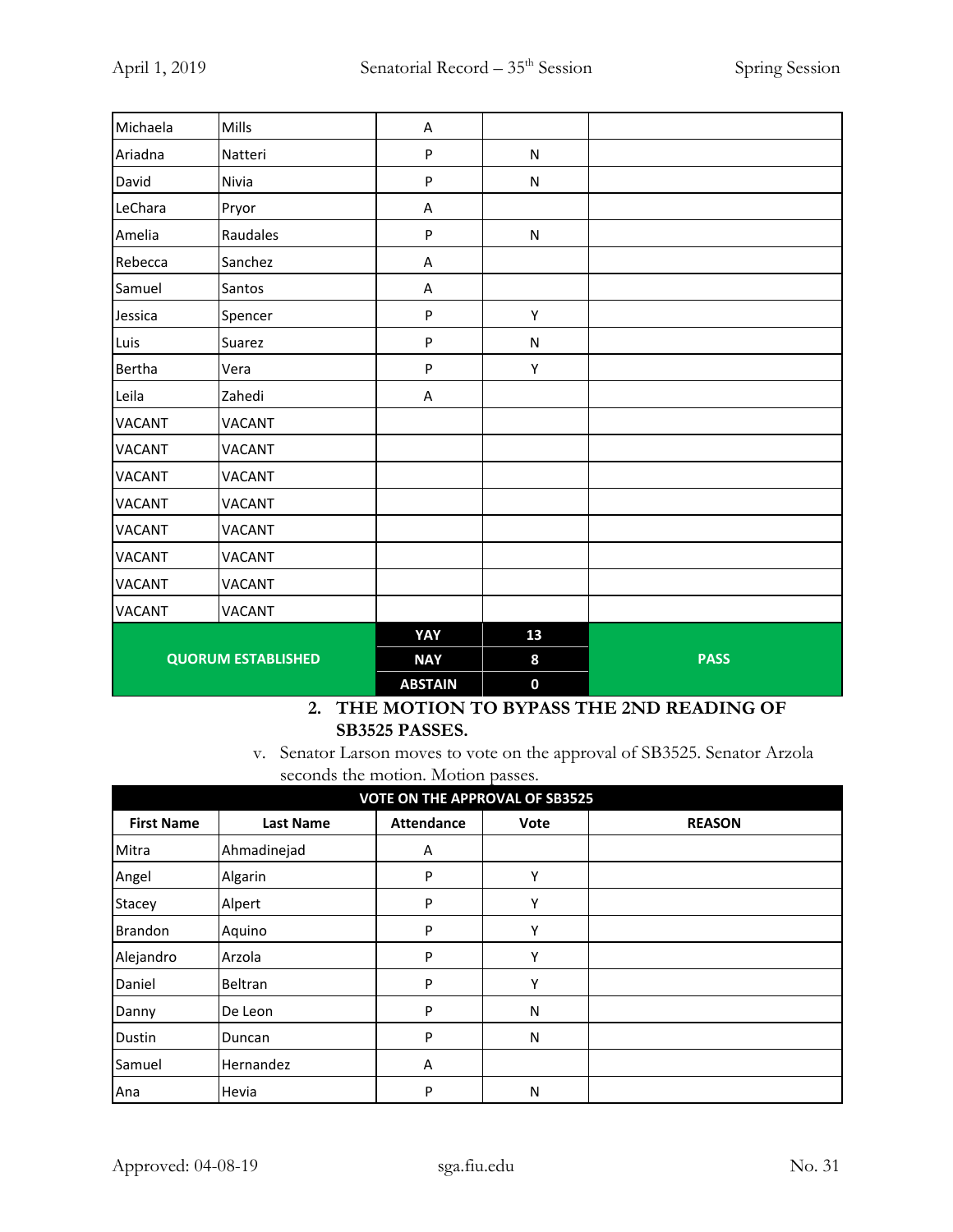| <b>QUORUM ESTABLISHED</b> |                  | <b>ABSTAIN</b> | $\pmb{0}$ |             |
|---------------------------|------------------|----------------|-----------|-------------|
|                           |                  | <b>NAY</b>     | 5         | <b>PASS</b> |
|                           |                  | YAY            | 16        |             |
| <b>VACANT</b>             | VACANT           |                |           |             |
| VACANT                    | VACANT           |                |           |             |
| <b>VACANT</b>             | <b>VACANT</b>    |                |           |             |
| VACANT                    | <b>VACANT</b>    |                |           |             |
| <b>VACANT</b>             | VACANT           |                |           |             |
| <b>VACANT</b>             | <b>VACANT</b>    |                |           |             |
| VACANT                    | VACANT           |                |           |             |
| <b>VACANT</b>             | <b>VACANT</b>    |                |           |             |
| Leila                     | Zahedi           | А              |           |             |
| Bertha                    | Vera             | ${\sf P}$      | Υ         |             |
| Luis                      | Suarez           | ${\sf P}$      | Υ         |             |
| Jessica                   | Spencer          | ${\sf P}$      | ${\sf N}$ |             |
| Samuel                    | Santos           | А              |           |             |
| Rebecca                   | Sanchez          | А              |           |             |
| Amelia                    | Raudales         | ${\sf P}$      | Υ         |             |
| LeChara                   | Pryor            | А              |           |             |
| David                     | Nivia            | ${\sf P}$      | ${\sf N}$ |             |
| Ariadna                   | Natteri          | ${\sf P}$      | Υ         |             |
| Michaela                  | Mills            | А              |           |             |
| Anthony                   | Membreno         | ${\sf P}$      | Υ         |             |
| Carolina                  | Machin           | ${\sf P}$      | Υ         |             |
| Constance                 | Lee              | А              |           |             |
| Victoria                  | Larson           | ${\sf P}$      | Υ         |             |
| Dimitri                   | Lampru           | А              |           |             |
| Jam                       | Khan Aleem Nawaz | ${\sf P}$      | Υ         |             |
| Charles                   | Kelly            | ${\sf P}$      | Υ         |             |
| Jai                       | Jethani          | ${\sf P}$      | Υ         |             |
| Rose                      | Ingraham         | ${\sf P}$      | Υ         |             |

# **1. SB3525 APPROVED.**

*Point of Personal Privilege for Senator Kelly at 4:47 PM. Dismissed.*

#### XIV. Advisor Report

- a. Come see me to talk about your legacy if you have not met with me this semester.
- b. We need volunteers for Admitted Students Day.
- c. Tomorrow and Wednesday the SGA office is an elections free zone.
- d. We will need volunteer for Recharge for Finals.
- e. If any Senators are hosting events I can help you with card swipe to track attendance.